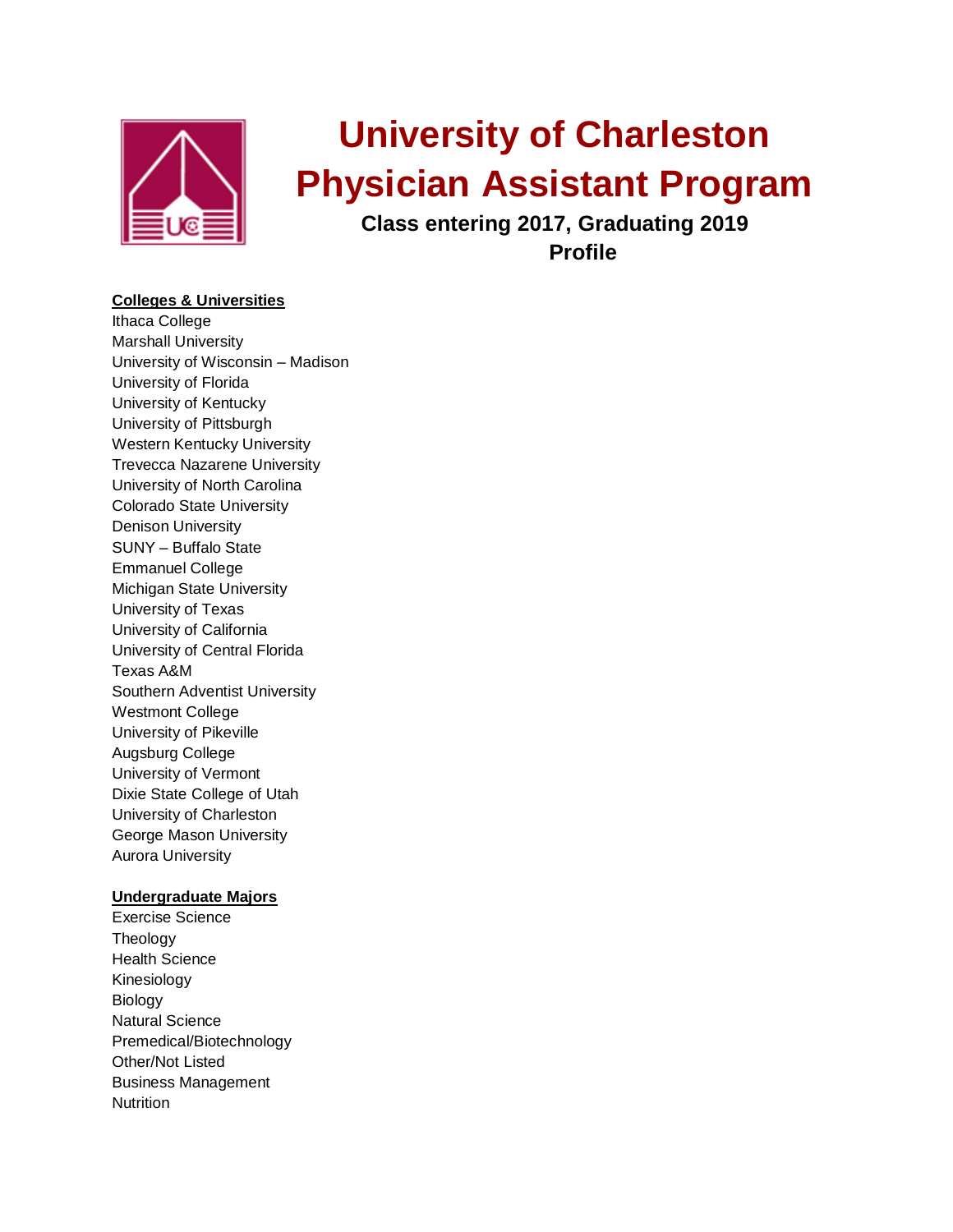Athletic Training Psychology Spanish **Biochemistry** Physiology

#### **Master's Degrees – 3**

Health Science – University of Florida Education – University of Louisville Counseling – Southern Methodist University

#### **States**

Arizona - 1 Tennessee - 2 WV – 8 (27% from WV) Missouri - 1 Florida - 2 California – 3 Iowa -1 North Carolina - 1 Colorado - 1 Maryland - 1 Texas - 2 Massachusetts – 2 New York – 1 New Jersey – 1 Michigan – 1 Virginia – 1 Ohio - 1

# **Genders**

 $Male = 13 (43%)$ Female =  $17 (57%)$ 

#### **Ages**

Average  $= 26$  $O$ ldest = 40 Youngest = 21

# **Academics (CASPA Applicants)**

Average cumulative GPA = 3.3 Average science GPA = 3.2 Average GRE Verbal Score = 153 Average GRE Quantitative Score = 151 Average GRE Combined Score = 304 Average GRE Analytical Writing Score = 4

## **Direct Patient Care Experience (CASPA Applicants)**

Average hours = 3198